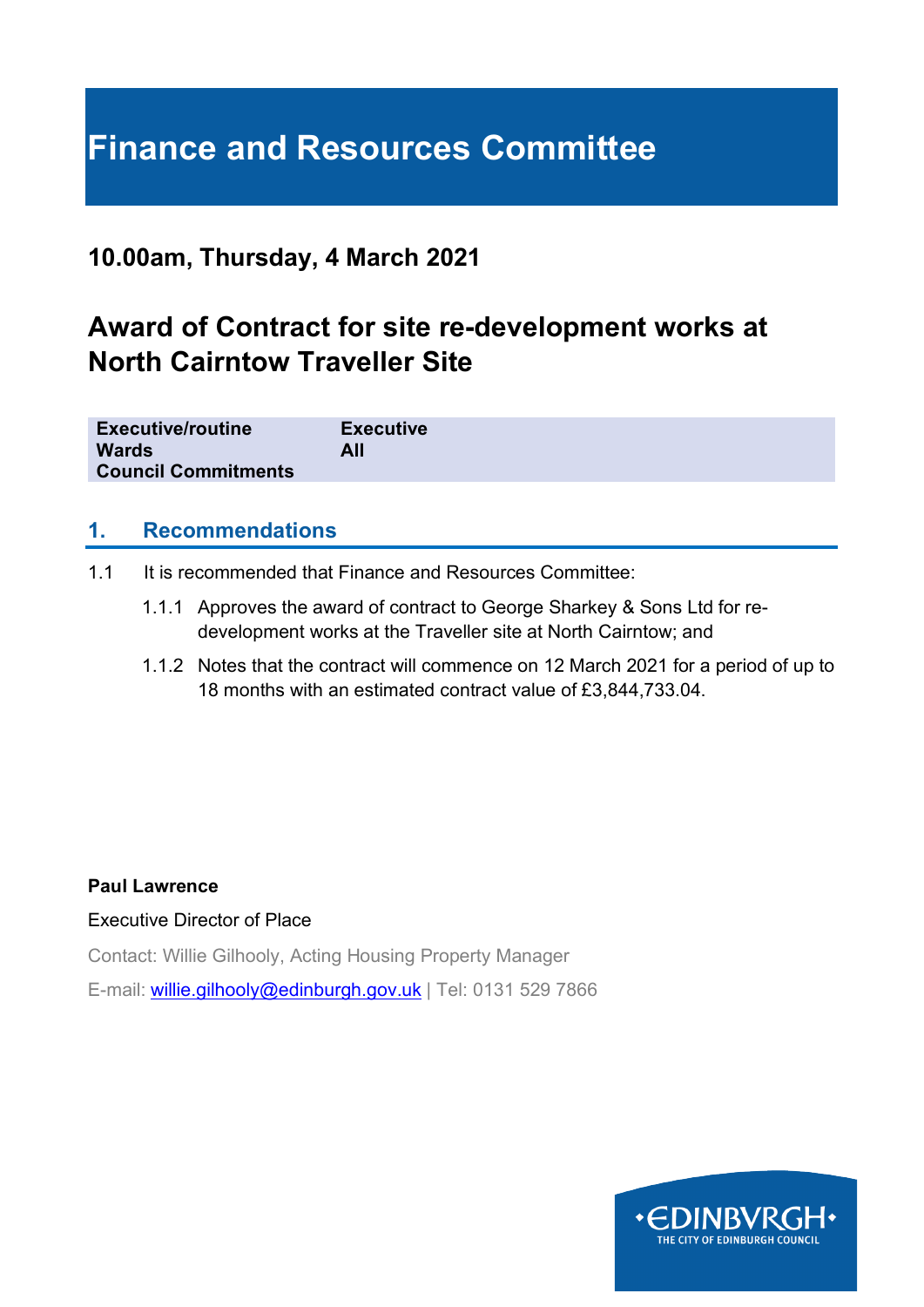**Report**

## **Award of Contract for site re-development works at North Cairntow Traveller Site**

#### **2. Executive Summary**

- 2.1 This report seeks approval to award a contract for re-development works at the North Cairntow Traveller site to the most economically advantageous organisation identified following a competitive tendering process.
- 2.2 The works are necessary to modernise the site and form part of the Housing Revenue Account (HRA) capital investment programme for existing homes and estates.
- 2.3 If the report recommendations are approved, an order for the new chalet units will be placed on or around 12 March 2021 however, due to an increase in demand due to COVID-19, the manufacturers have indicated that it will take approximately 12 months for the chalets to be received. The contract is therefore for up to 18 months to allow for the delivery, installation and other site works to be completed.

### **3. Background**

- 3.1 The Traveller site at North Cairntow was built in 1984 and consists of 20 pitches, serviced by 10 semi-detached utility blocks which each contain a kitchen, shower and toilet.
- 3.2 The current accommodation on the site needs to be modernised to provide better accommodation and to improve the experience of living on site through the upgrade of utilities and services supplied (to help reduce fuel poverty) and to deal with ongoing maintenance issues which cannot be resolved with normal day to day repairs and maintenance.
- 3.3 A Tenants' Survey in 2017 revealed increasing levels of dissatisfaction with the current facilities on the site and since then there has been an on-going programme of community engagement to understand the issues and to co-design site improvements.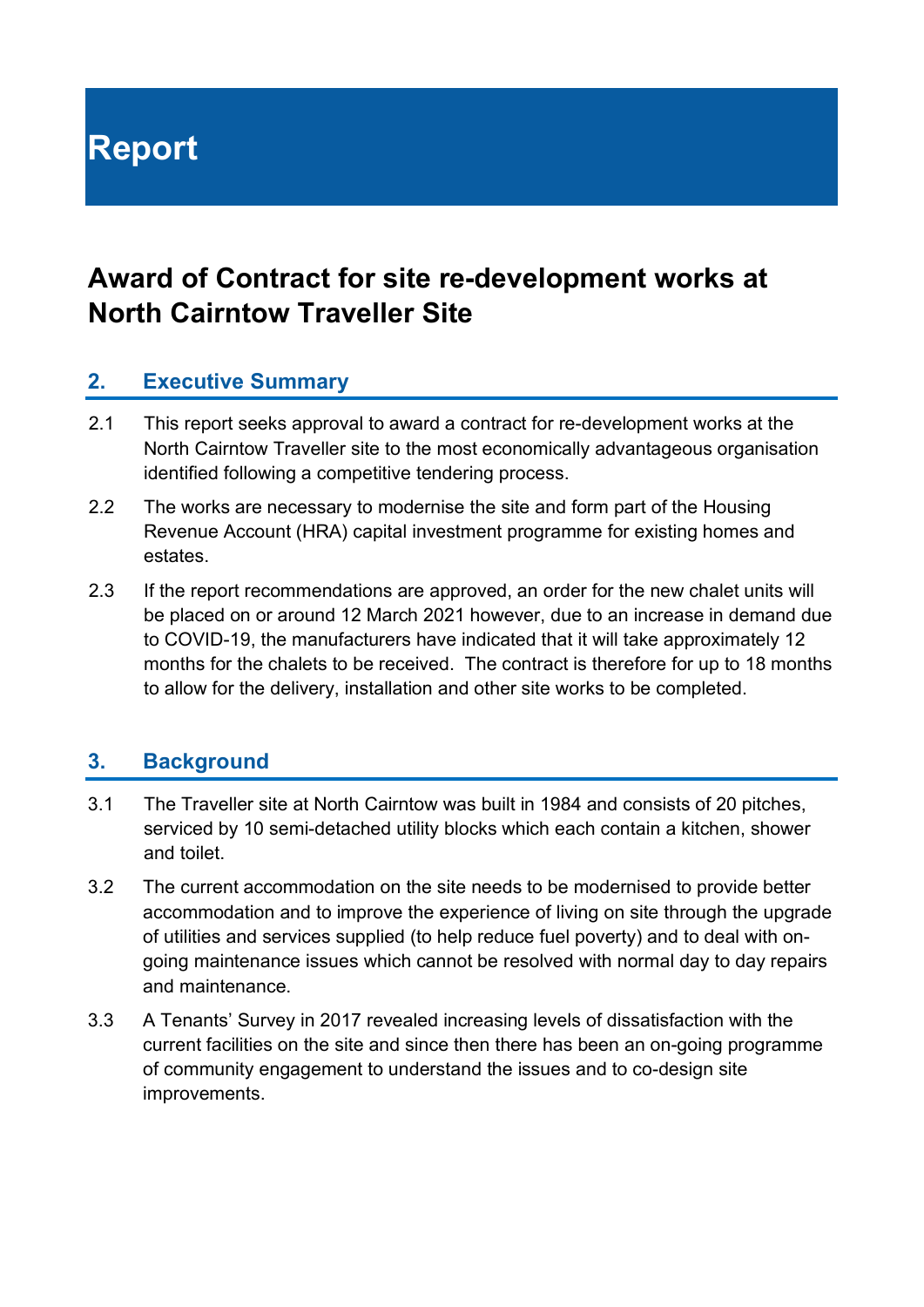- 3.4 The design phase was comprehensive and sought to ensure that the proposed design addresses fuel poverty, mainstreams equalities and opportunity for digital inclusion and ensures that tenants current issues are addressed.
- 3.5 Tenants have worked directly with the commissioned architect and Council officers, supported by the Minority Ethnic Carers for Older People Project (MECOP), and through working in partnership have developed and agreed a design that includes:
	- 3.5.1 A reconfiguration of the overall footprint of the site through demolition of a disused play park and turning circle. This means that each individual bay will be increased in size to host a chalet unit, space for a trailer, two vehicle parking spaces and a small storage/utility unit;
	- 3.5.2 Planned work for demolition and ground preparation is extensive with the installation of a gas mains, relocation of utility pipework, installation of a street water mains (to meet Scottish Fire and Rescue Service safety requirements) and cabling to provide improved online connectivity. Necessary forestry is underway to maximise public safety with a landscaping plan for replacement trees to retain screening and privacy for tenants. This work has been informed by conservation guidance; and
	- 3.5.3 The works include provision of a new Community Hub to replace the existing portacabin and site office.
- 3.6 A Clear Site Action Plan has been agreed with residents and has been reviewed throughout COVID lockdown restrictions. The plan offers a suite of options that can be tailored to support the needs of each household, to assist with temporary accommodation and associated costs during the programme of demolition and construction.
- 3.7 Consultation with residents has continued through the current COVID-19 pandemic, in line with Scottish Government guidance with specific advice on contingency arrangements to support family members required to self-isolate or shield, to access Council services, to access financial assistance and mental health counselling.
- 3.8 The residents have been informed of the delay in the manufacturing of chalets and were consulted on the option to complete demolition in 2021, meaning a longer term period of relocation, or to delay site vacation until Spring 2022 in line with the off site build of the chalets. The majority of residents opted for the latter option of Spring 2022 site start. They remain reassured that the programme of work is being progressed, although they are disappointed at the delay.

## **4. Main report**

4.1 All relevant permissions for the works are in place, including planning permission and building warrants.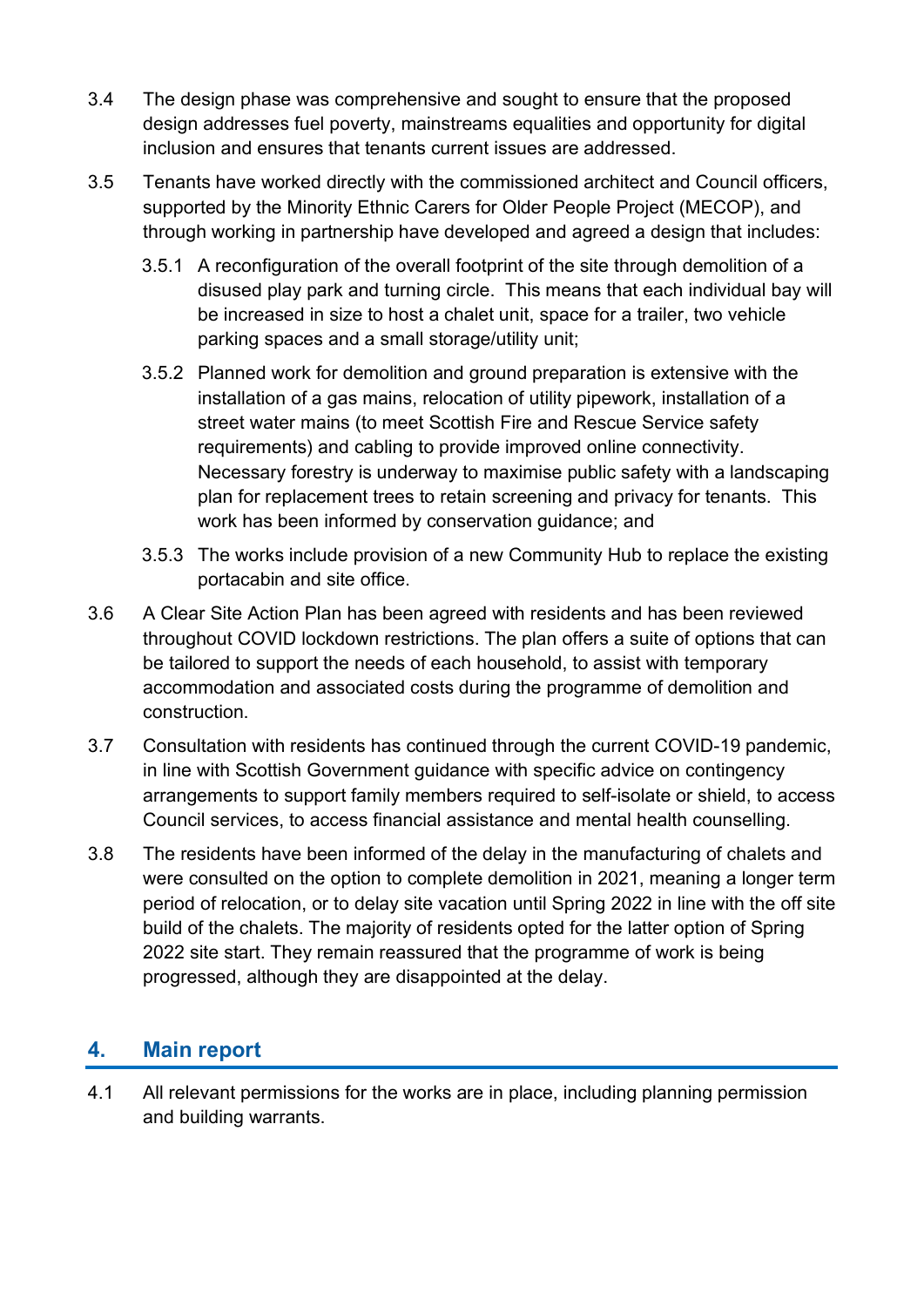- 4.2 The procurement process has been conducted, as required by the Procurement Reform Act (Scotland) 2014, by way of a mini competition utilising the Crown Commercial Services Framework RM6088, Lot 2.4: Construction Works and Associated Services – Scotland, the tender opportunity was published on Public Contracts Scotland (PCS) on 1 December 2020.
- 4.3 To identify the provider offering best value, the tender evaluation included an emphasis on quality as well as price and submissions were assessed to identify the most economically advantageous tender. A cost quality ratio of 40% price, 60% quality was applied to achieve a suitable balance between quality and the most economical price.
- 4.4 A total of four companies expressed an interest in submitting a tender in response to a request to participate.
- 4.5 Tender submissions have been evaluated, placing an emphasis on quality, as well as price.
- 4.6 The quality analysis was based on weighted award criteria questions, which were scored using a 0 to 10 matrix.
- 4.7 Following completion of the quality analysis, tenders that passed the minimum threshold of 50% were subject to a cost analysis.
- 4.8 All the bids submitted are based on a Bill of Quantities.

| 4.9 | The competition outcome is as follows: |  |  |  |  |
|-----|----------------------------------------|--|--|--|--|
|-----|----------------------------------------|--|--|--|--|

| <b>Supplier</b>           | <b>Quality Score</b><br>60% | <b>Price Score</b><br>40 % | <b>Overall score</b><br>100% |
|---------------------------|-----------------------------|----------------------------|------------------------------|
| George Sharkey & Sons Ltd | 47.40                       | 40.00                      | 87.40                        |
| Supplier B                | 51.90                       | Non-Compliant              |                              |
| Supplier C                | 42.00                       | Non-Compliant              |                              |
| Supplier D                | 40.80                       | Non-Compliant              |                              |

- 4.10 All four bidders passed the quality threshold. However, three bidders qualified the commercial element of their bids. It was assessed that, by not removing the qualifications, their bids were deemed non-compliant.
- 4.11 The Summary of the Tendering and Tender Evaluation Process is in Appendix 1
- 4.12 The works were due to start in April 2021 however, due to COVID-19 there has been a surge in sales of chalet units. The manufacturers have confirmed that they expect they will be are not being able to fulfil the order of the new units for a period of at least 12 months.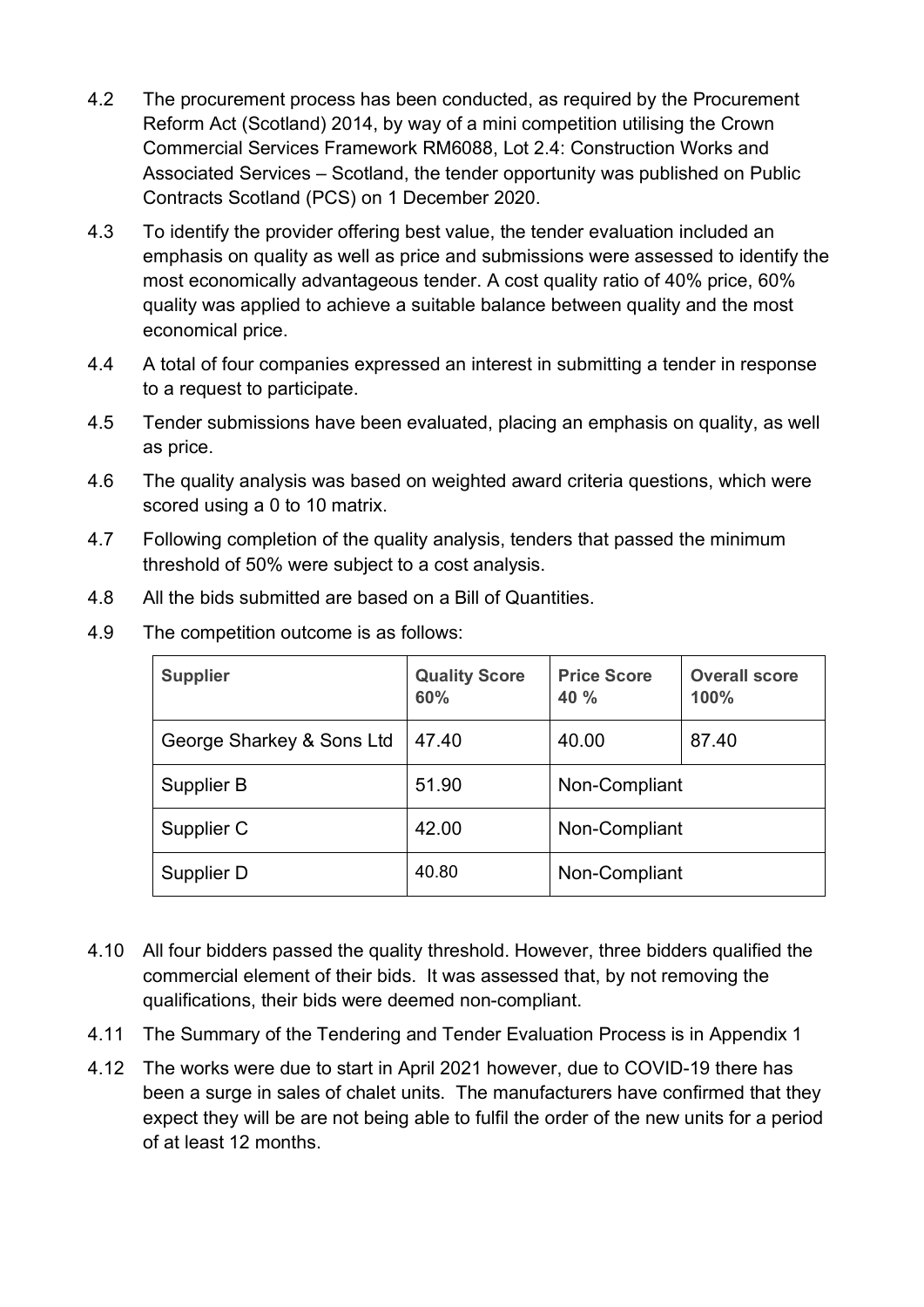## **5. Next Steps**

- 5.1 If Committee approve the recommendations in this report, the contract will be managed by Housing Property.
- 5.2 The contract will commence on 12 March 2021 and the contractor will immediately place the order for the chalet units. Once received, the residents will be advised and relocation arrangements for them will be made to enable the re-development works on the site to commence.
- 5.3 Council officers will meet with the contractor regularly to review the programme of works, financials and to obtain updates on the manufacturing of the chalets. The residents will be kept updated on progress and arrangements made with them for relocation during the works.
- 5.4 The Contractor will meet the residents on site and talk through the programme of works, ensuring, Health and Safety and COVID-19 restrictions are adhered to.
- 5.5 The Council will provide storage for caravans and personal belongings during the works, through an existing framework for residents who wish to use them.

#### **6. Financial impact**

- 6.1 The cost of the re-development will be met from the HRA Capital Budget, along with £90,600 of Scottish Government funding to assist with Improving Gypsy/Travellers Sites.
- 6.2 The estimated contract value £3,844,733.04.
- 6.3 The costs associated with procuring this contract are estimated to be up to £35,000.

### **7. Stakeholder/Community Impact**

- 7.1 The contract recommended for award is compliant with procurement regulations and the Council's Contract Standing Orders.
- 7.2 If these works are not undertaken, then it will have an impact on the residents of the North Cairntow Traveller site as their current accommodation requires to be improved.
- 7.3 Communication with residents has been maintained through provision of a sitebased service provision through the patch Housing Officer, phone calls, text alerts and notice board posters to continue the flow of information and enable routes for tenants to raise questions and concerns. Through partnership with MECOP, progress is being made to re-establish site meetings on a virtual platform.
- **7.4** These improvements are in line with the Scottish Government [report](https://www.gov.scot/publications/improving-gypsy-traveller-sites-guidance-minimum-sites-standards-site-tenants/) on Improving the Lives of Gypsy/Travellers and is supported by the community and Local Councillors. The co-design approach has been recognised by both the Scottish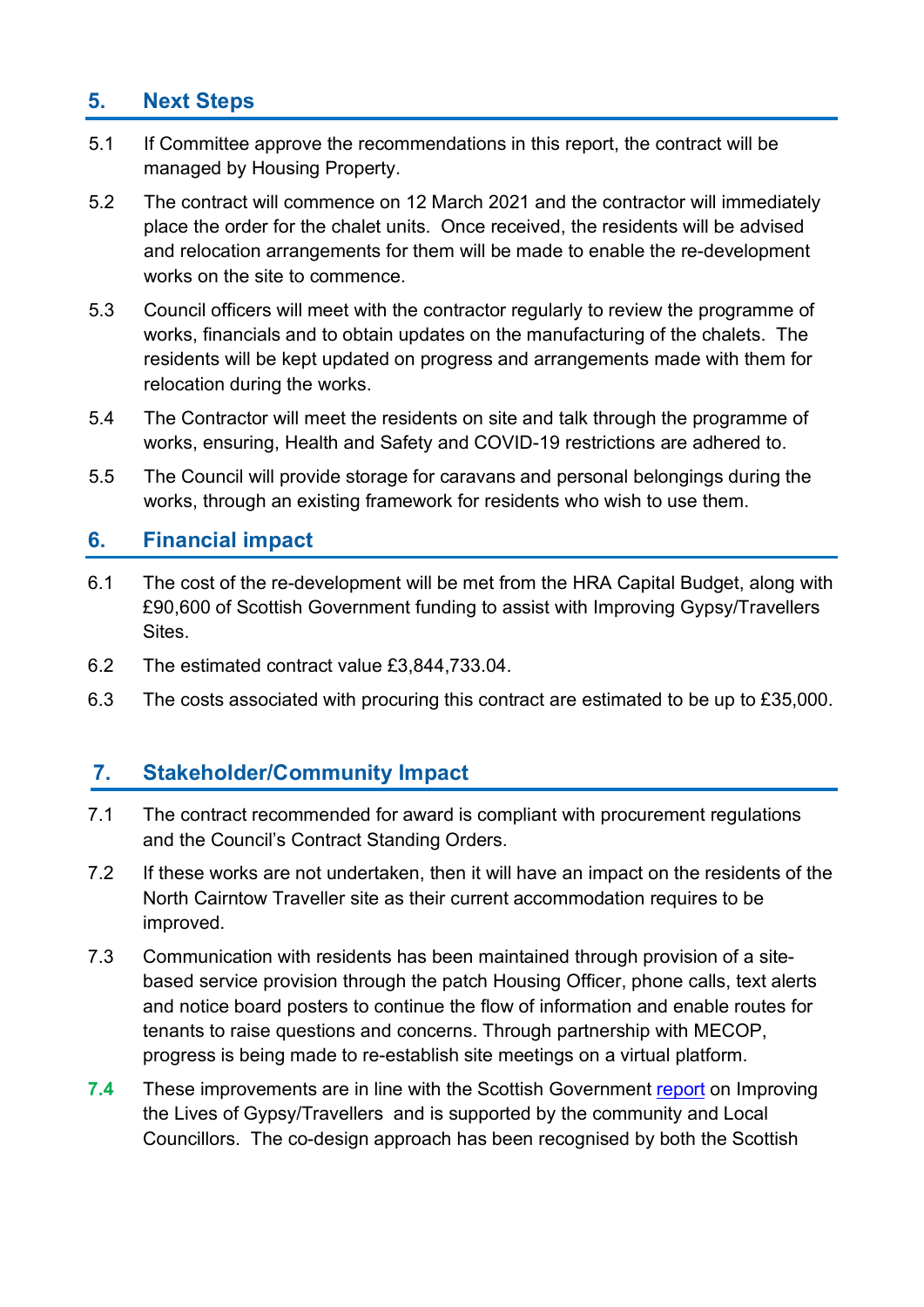Government and COSLA and is being used as a case study for other Scottish Local Authorities and development of a national Quality Design Standard Framework.

- 7.5 New units will bring the accommodation on site up to current standard in terms of lower energy use, improved heating, improvement in the health and well-being of the residents and will address all the resident's concerns about the current accommodation. The residents have been involved in the design of the new proposed accommodation and on completion of the refurbishment, tenants will have a Scottish Secure Tenancy Agreement.
- 7.6 George Sharkey & Sons Ltd are a local SME who pay above the living wage and are working towards being an accredited living wage employer.
- 7.7 This project will contribute considerable community benefits including local high school work experience, a work experience placement for long term unemployed person, education initiatives with the local primary schools and other relevant local groups. A comprehensive action plan has been provided and the Environment, Community Benefits and Fair Work Practices were part of the tender evaluation process.

## **8. Background reading/external references**

None.

### **9. Appendices**

9.1 Appendix 1 - Summary of Tendering and Tender Evaluation Processes.